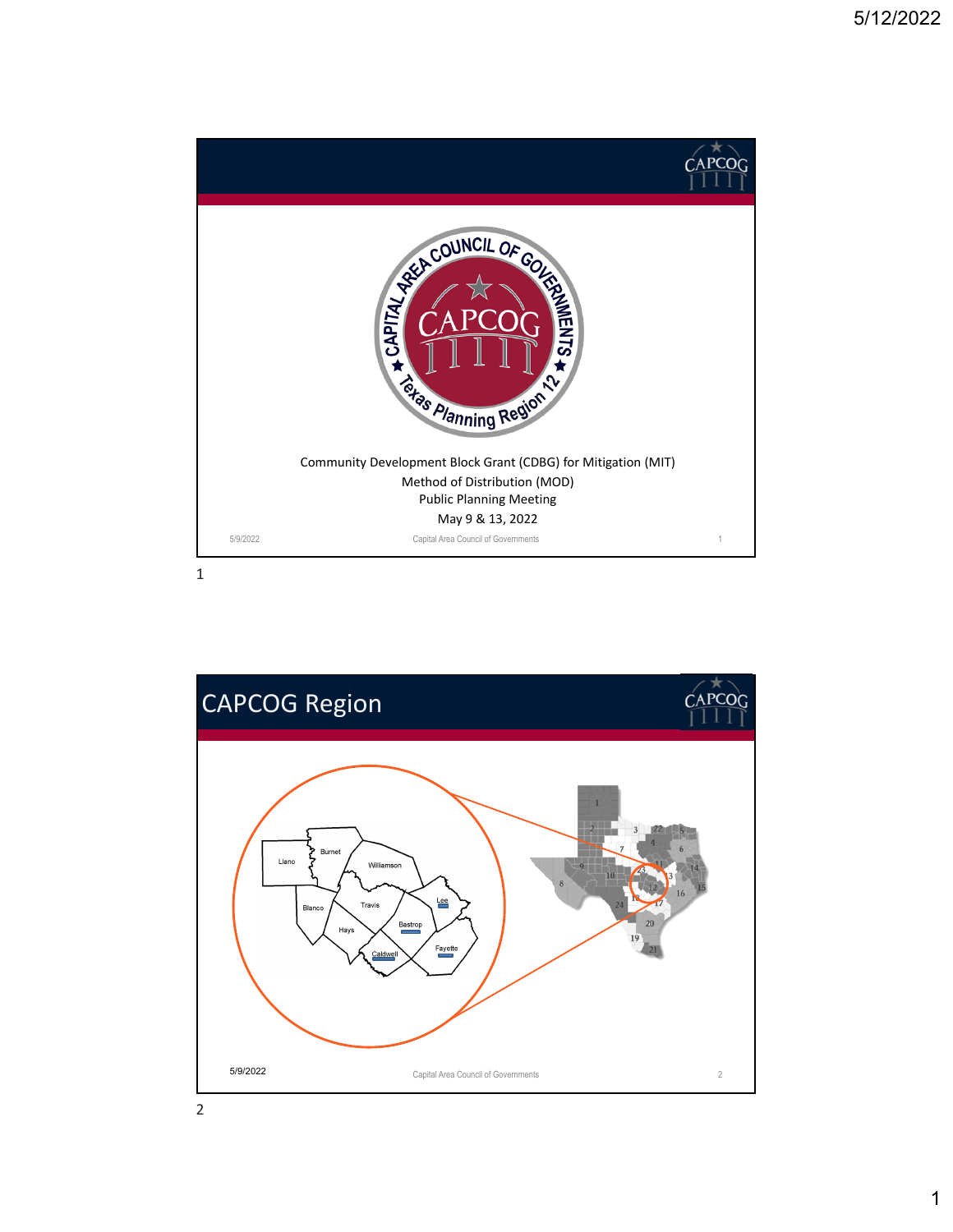

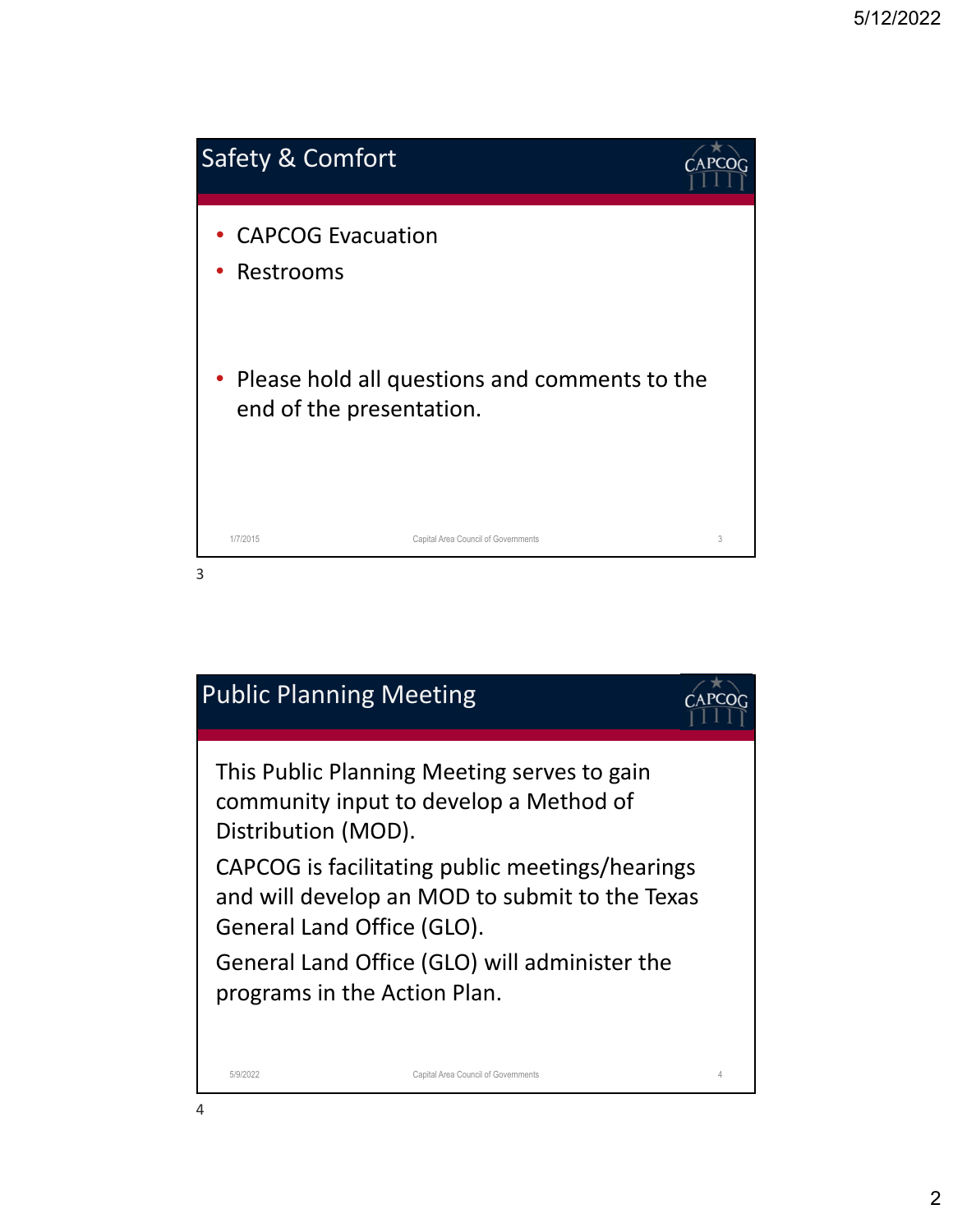# CDBG‐MIT Funding



## **US Housing of Urban Development**

• Allocated \$22,000,000 to the four (4) CAPCOG counties impacted by Hurricane Harvey (Bastrop, Caldwell, Fayette, Lee counties) for the purpose of addressing hazard mitigation needs in those counties that received a Hurricane Harvey presidential major disaster declaration (DR‐4332).

#### **TX Governor's Office**

• The Office of the Governor (OOG) designated TX GLO to administer the CDBG MIT funds. GLO developed an Action Plan that proposes use of funds / eligible activities. The Action Plan addresses hazard mitigation efforts to lessen the impacts from future disasters.

### **TX General Land Office**

• Submitted an amendment to increase the amount allocated for the four (4) impacted CAPCOG counties to \$52,253,000

5/9/2022 Capital Area Council of Governments 5

5

| <b>CDBG-MIT Funding</b> |                                                                                                                                                                                                                                   |                                     |                                                                                                                                                                                                     |
|-------------------------|-----------------------------------------------------------------------------------------------------------------------------------------------------------------------------------------------------------------------------------|-------------------------------------|-----------------------------------------------------------------------------------------------------------------------------------------------------------------------------------------------------|
| <b>Region</b>           | <b>Total Allocation</b>                                                                                                                                                                                                           | <b>Amendment 1</b>                  |                                                                                                                                                                                                     |
| <b>AACOG</b>            | \$12,805,000                                                                                                                                                                                                                      | \$29,888,000                        |                                                                                                                                                                                                     |
| <b>BVCOG</b>            | \$10,729,000                                                                                                                                                                                                                      | \$25,041,000                        |                                                                                                                                                                                                     |
| <b>CAPCOG</b>           | \$22,388,000                                                                                                                                                                                                                      | \$52,253,000                        |                                                                                                                                                                                                     |
| CBCOG                   | \$76,927,000                                                                                                                                                                                                                      | \$179,547,000                       | Each COG allocation amount for the                                                                                                                                                                  |
| <b>CTCOG</b>            | \$2,900,000                                                                                                                                                                                                                       | \$6,769,000                         | Regional Mitigation Program was<br>calculated using a weighted sum<br>allocation model that accounted for total<br>population data, the Composite Disaster<br>Index (CDI), the Social Vulnerability |
| <b>DETCOG</b>           | \$69,213,000                                                                                                                                                                                                                      | \$161,542,000                       |                                                                                                                                                                                                     |
| <b>GCRPC</b>            | \$34,412,000                                                                                                                                                                                                                      | \$80,317,000                        |                                                                                                                                                                                                     |
| <b>HGAC</b>             | \$209,410,000                                                                                                                                                                                                                     | \$488,762,000                       | Index (SoVI), and the Per Capita Market<br>Value (PCMV) of property in each county.                                                                                                                 |
| <b>SETRPC</b>           | \$61,216,000                                                                                                                                                                                                                      | \$142,878,000                       | These factors were analyzed at the                                                                                                                                                                  |
| (LMI) populations.      | The table identifies the amounts each COG is allocated in the Action Plan.<br>The table outlines the budgets for HUD MID counties, the remaining State<br>MID counties, and the amounts that must serve low- and moderate- income |                                     | county level and developed into a<br>formula that distributed funds to COGs to<br>then redistribute to counties and units of<br>local government.                                                   |
| 5/9/2022                |                                                                                                                                                                                                                                   | Capital Area Council of Governments | 6                                                                                                                                                                                                   |

#### 6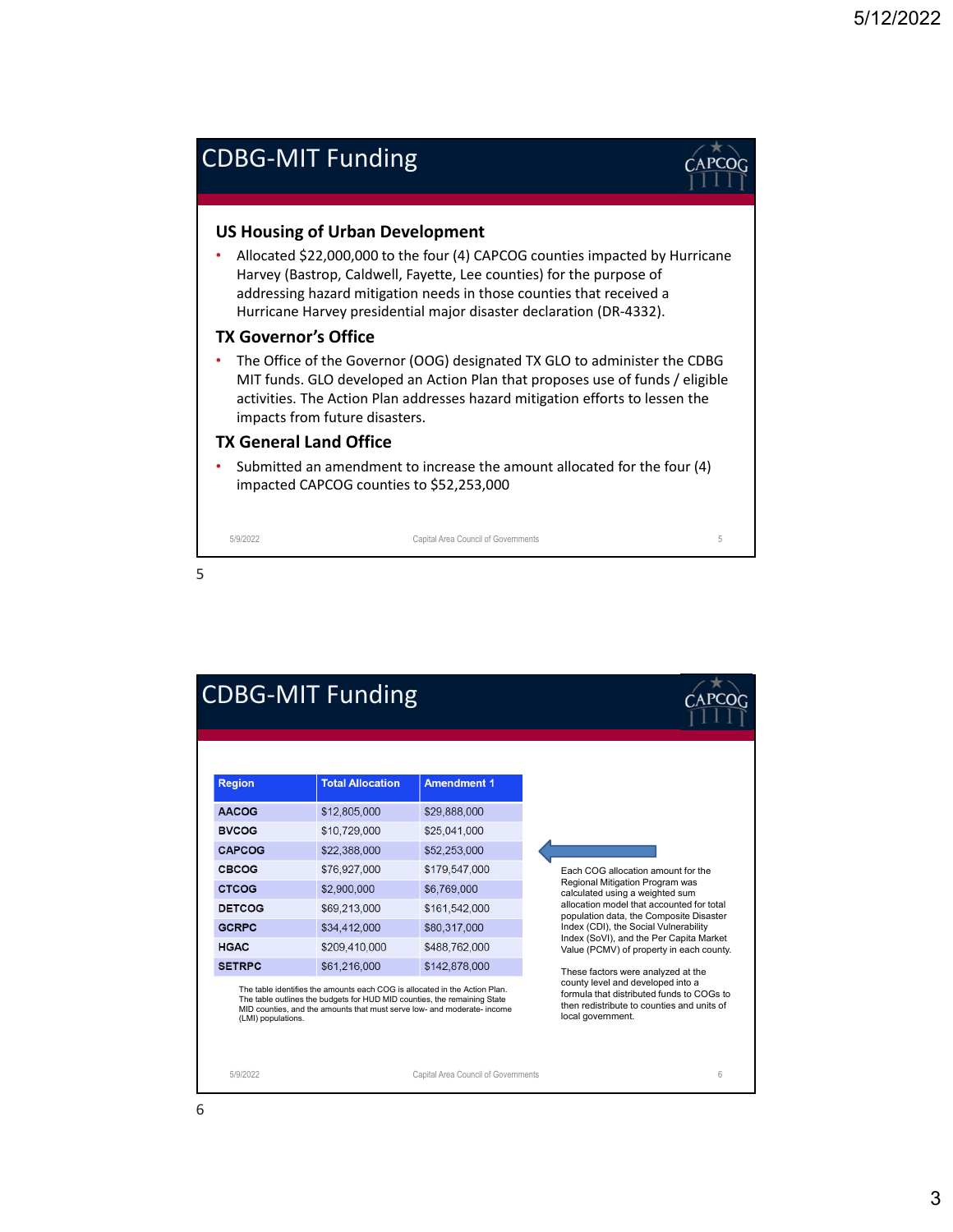

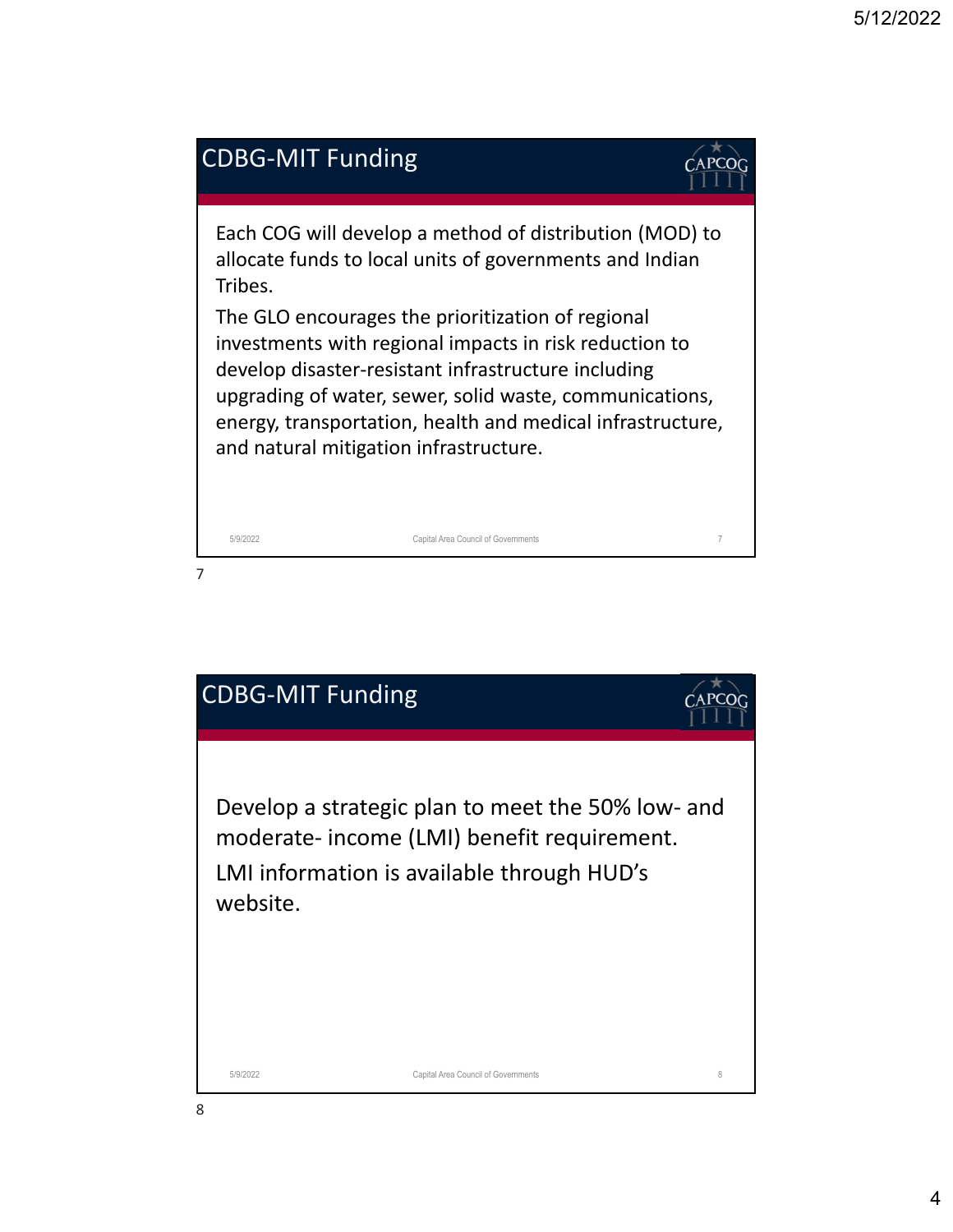

Perspective Eligible Activities • Flood control and drainage improvements, including the construction or rehabilitation of stormwater management systems • Infrastructure improvements (such as water and sewer facilities, streets, provision of generators, removal of debris, bridges, etc.) • Natural or green infrastructure • Communications infrastructure • Public facilities • Buyouts or Acquisition with or without relocation assistance, down payment assistance, housing incentives, and demolition • Activities designed to relocate families outside of floodplains Public service within the 15 percent cap (e.g., housing counseling, legal counseling, job training, mental health, and general health services) • FEMA Hazard Mitigation Grant Program (HMGP) cost share for CDBG‐MIT eligible project • Economic development 5/9/2022 Capital Area Council of Governments 10